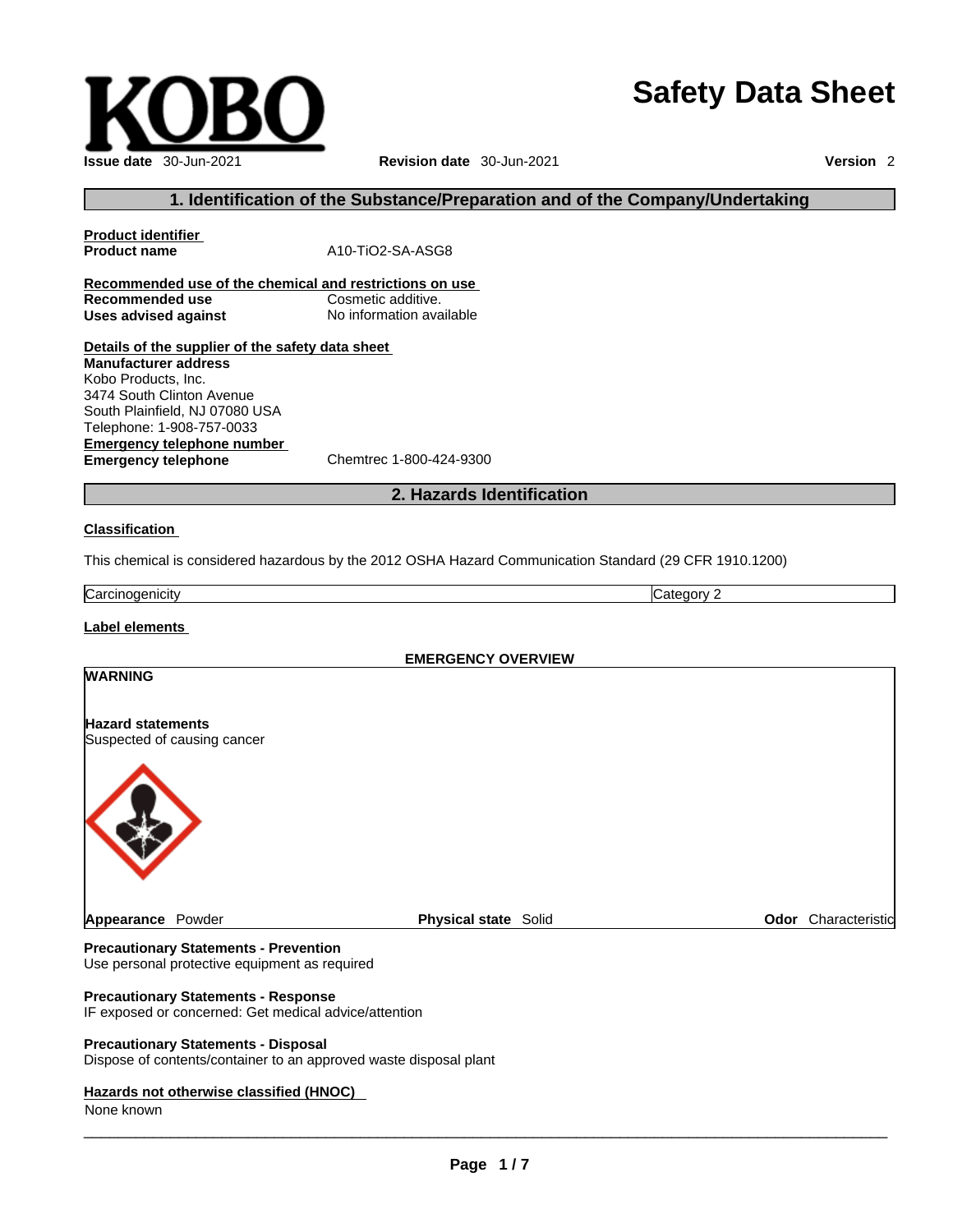### **Other Information**

No information available

### **3. Composition/information on Ingredients**

| <b>Chemical name</b>   | <b>CAS No</b> | Weight-%      |
|------------------------|---------------|---------------|
| Titanium Dioxide       | 13463-67-7    | 68.0-83.0     |
| Aluminum Hydroxide     | 21645-51-2    | $10.0 - 14.0$ |
| Stearovl Glutamic Acid | 3397-16-8     | $5.0 - 12.0$  |
| <b>Hydrated Silica</b> | 112926-00-8   | $3.0 - 6.0$   |

| 4. First aid measures                                       |                                                                                                            |  |
|-------------------------------------------------------------|------------------------------------------------------------------------------------------------------------|--|
| <b>First aid measures</b>                                   |                                                                                                            |  |
| <b>General advice</b>                                       | If symptoms persist, call a physician.                                                                     |  |
| Eye contact                                                 | Rinse immediately with plenty of water, also under the eyelids, for at least 15 minutes.                   |  |
| <b>Skin contact</b>                                         | Wash off immediately with soap and plenty of water while removing all contaminated<br>clothes and shoes.   |  |
| <b>Inhalation</b>                                           | Remove to fresh air. If breathing is irregular or stopped, administer artificial respiration.              |  |
| Ingestion                                                   | If swallowed, do not induce vomiting: seek medical advice immediately and show this<br>container or label. |  |
| Self-protection of the first aider                          | Use personal protective equipment as required.                                                             |  |
| Most important symptoms and effects, both acute and delayed |                                                                                                            |  |
| <b>Symptoms</b>                                             | No known effects under normal use conditions.                                                              |  |
|                                                             | Indication of any immediate medical attention and special treatment needed                                 |  |
| Note to physicians                                          | Effects of exposure (inhalation, ingestion or skin contact) to substance may be delayed.                   |  |

### **5. Fire-fighting measures**

**Suitable extinguishing media**

Use extinguishing measures that are appropriate to local circumstances and the surrounding environment.

**Unsuitable extinguishing media** No information available.

### **Specific hazards arising from the chemical**

None in particular.

**Explosion data Sensitivity to mechanical impact** None. **Sensitivity to static discharge** None.

### **Protective equipment and precautions for firefighters**

Use personal protective equipment as required.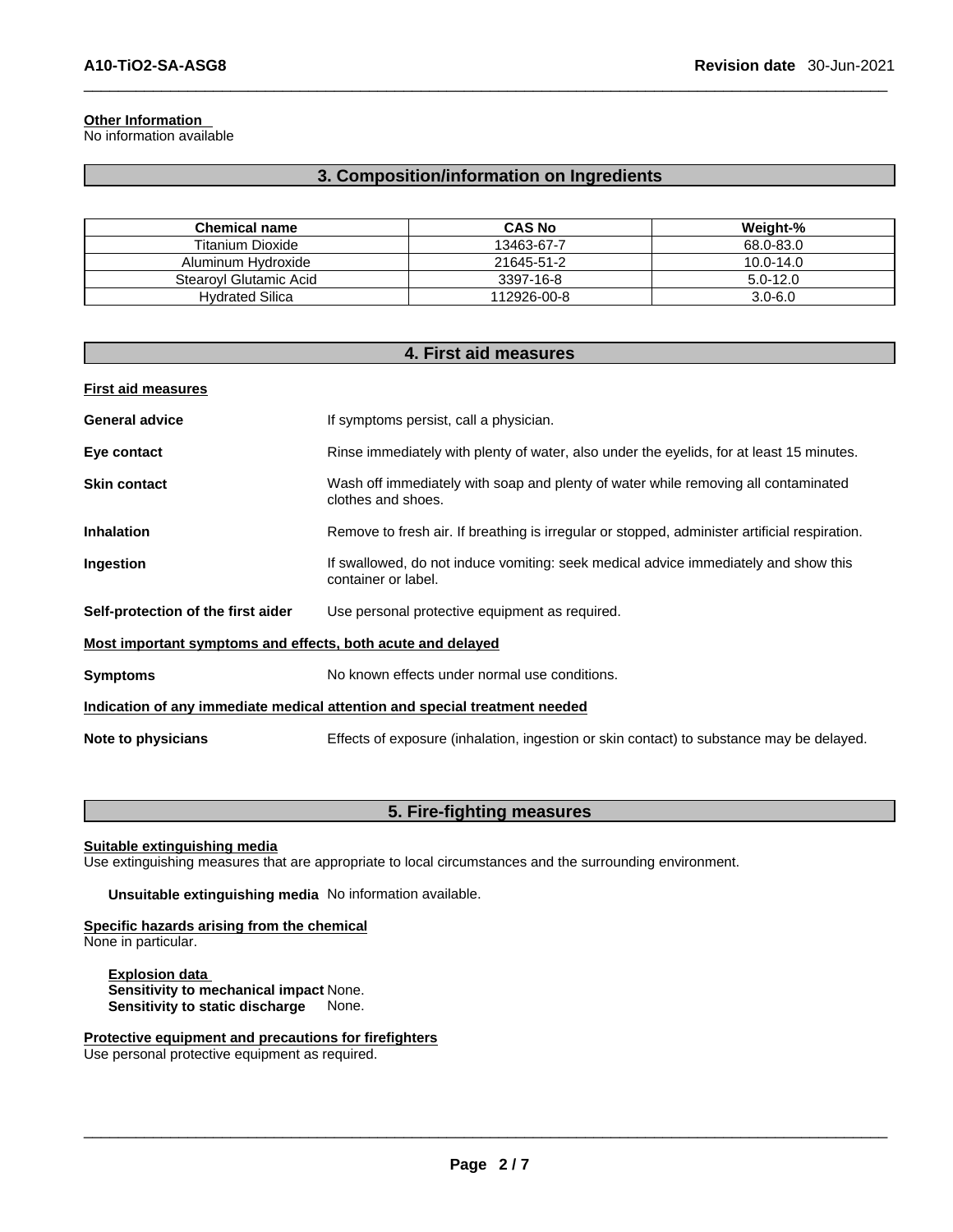### **6. Accidental release measures**

**Personal precautions, protective equipment and emergency procedures**

| <b>Personal precautions</b>                                  | Use personal protective equipment as required. Avoid contact with eyes. Wash thoroughly<br>after handling.           |  |  |
|--------------------------------------------------------------|----------------------------------------------------------------------------------------------------------------------|--|--|
| For emergency responders                                     | Use personal protective equipment as required.                                                                       |  |  |
| <b>Environmental precautions</b>                             | Collect spillage. Do not allow into any sewer, on the ground or into any body of water.                              |  |  |
| Methods and material for containment and cleaning up         |                                                                                                                      |  |  |
| <b>Methods for containment</b>                               | Prevent further leakage or spillage if safe to do so.                                                                |  |  |
| Methods for cleaning up                                      | Avoid creating dust. Sweep up and shovel into suitable containers for disposal.                                      |  |  |
| Prevention of secondary hazards                              | Clean contaminated objects and areas thoroughly observing environmental regulations.                                 |  |  |
|                                                              | 7. Handling and Storage                                                                                              |  |  |
| <b>Precautions for safe handling</b>                         |                                                                                                                      |  |  |
| Advice on safe handling                                      | Use personal protective equipment as required. Use only in well-ventilated areas. Wash<br>thoroughly after handling. |  |  |
| Conditions for safe storage, including any incompatibilities |                                                                                                                      |  |  |
| <b>Storage conditions</b>                                    | Keep container tightly closed in a dry and well-ventilated place. Store at ambient conditions.                       |  |  |
| Incompatible materials                                       | Strong oxidizing agents. Strong acids.                                                                               |  |  |
|                                                              |                                                                                                                      |  |  |

### **8. Exposure Controls/Personal Protection**

### **Control parameters**

#### **Exposure guidelines** .

| <b>Chemical name</b>    | <b>ACGIH TLV</b>                                | <b>OSHA PEL</b>                                                                             | <b>NIOSH IDLH</b>            |
|-------------------------|-------------------------------------------------|---------------------------------------------------------------------------------------------|------------------------------|
| <b>Titanium Dioxide</b> | TWA: $10 \text{ mg/m}^3$                        | TWA: 15 $mg/m3$ total dust<br>(vacated) TWA: 10 mg/m <sup>3</sup> total<br>dust             | IDLH: 5000 mg/m <sup>3</sup> |
| Aluminum Hydroxide      | TWA: 1 $mg/m3$ respirable<br>particulate matter |                                                                                             |                              |
| <b>Hydrated Silica</b>  |                                                 | (vacated) TWA: $6 \text{ mg/m}^3$<br>TWA: 20 mppcf<br>$(80)/(%$ SiO2) mg/m <sup>3</sup> TWA |                              |

### **Appropriate engineering controls**

**Engineering controls** Ensure adequate ventilation, especially in confined areas.

### **Individual protection measures, such as personal protective equipment**

| <b>Eye/face protection</b>     | Wear safety glasses with side shields (or goggles).                                                                |
|--------------------------------|--------------------------------------------------------------------------------------------------------------------|
| Skin and body protection       | Wear protective gloves and protective clothing                                                                     |
| <b>Respiratory protection</b>  | In case of insufficient ventilation, wear suitable respiratory equipment.                                          |
| General hygiene considerations | Handle in accordance with good industrial hygiene and safety practice. Wash contaminated<br>clothing before reuse. |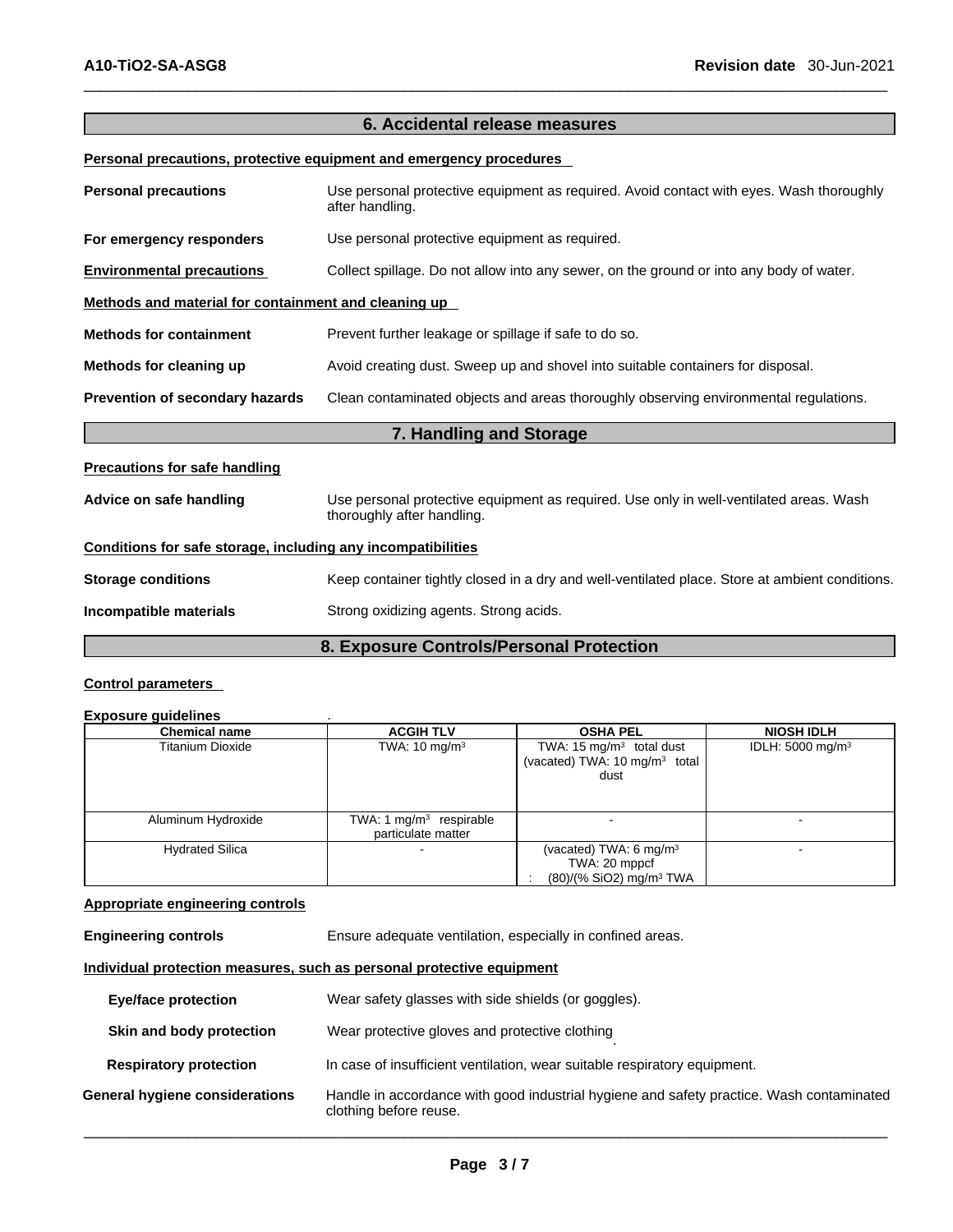### **9. Physical and Chemical Properties**

#### **Information on basic physical and chemical properties**

| <b>Physical state</b><br>Appearance<br>Color                                                                                                                                                                                                                                                                                                                                                                                                                                                                                                                                                                   | Solid<br>Powder<br>White                                                                                                                 | Odor<br><b>Odor threshold</b>                                                                                                                                                                                                                                                                                                                                                                                                                                                                                                                                        | Characteristic<br>No information available |
|----------------------------------------------------------------------------------------------------------------------------------------------------------------------------------------------------------------------------------------------------------------------------------------------------------------------------------------------------------------------------------------------------------------------------------------------------------------------------------------------------------------------------------------------------------------------------------------------------------------|------------------------------------------------------------------------------------------------------------------------------------------|----------------------------------------------------------------------------------------------------------------------------------------------------------------------------------------------------------------------------------------------------------------------------------------------------------------------------------------------------------------------------------------------------------------------------------------------------------------------------------------------------------------------------------------------------------------------|--------------------------------------------|
| <b>Property</b><br>рH<br>Melting point / freezing point<br>Boiling point / boiling range<br><b>Flash point</b><br><b>Evaporation rate</b><br>Flammability (solid, gas)<br><b>Flammability limit in air</b><br><b>Upper flammability limit</b><br>Lower flammability limit<br>Vapor pressure<br>Vapor density<br><b>Specific gravity</b><br><b>Water solubility</b><br>Solubility in other solvents<br><b>Partition coefficient</b><br><b>Autoignition temperature</b><br><b>Hyphen</b><br><b>Kinematic viscosity</b><br><b>Dynamic viscosity</b><br><b>Explosive properties</b><br><b>Oxidizing properties</b> | <b>Values</b><br>Insoluble in water                                                                                                      | Remarks • Method<br>No information available<br>No information available<br>No information available<br>No information available<br>No information available<br>No information available<br>No information available<br>No information available<br>No information available<br>No information available<br>No information available<br>No information available<br>No information available<br>No information available<br>No information available<br>No information available<br>No information available<br>No information available<br>No information available |                                            |
| <b>Other Information</b>                                                                                                                                                                                                                                                                                                                                                                                                                                                                                                                                                                                       |                                                                                                                                          |                                                                                                                                                                                                                                                                                                                                                                                                                                                                                                                                                                      |                                            |
| <b>Softening point</b><br><b>Molecular weight</b><br><b>VOC Content (%)</b><br><b>Density</b><br><b>Bulk density</b>                                                                                                                                                                                                                                                                                                                                                                                                                                                                                           | No information available<br>No information available<br>No information available<br>No information available<br>No information available |                                                                                                                                                                                                                                                                                                                                                                                                                                                                                                                                                                      |                                            |

### **10. Stability and Reactivity**

#### **Reactivity**  No data available

**Chemical stability** Stable under normal conditions.

### **Possibility of hazardous reactions**

None under normal processing.

**Hazardous polymerization** Hazardous polymerization does not occur.

#### **Conditions to avoid** None known.

### **Incompatible materials**

Strong oxidizing agents. Strong acids.

### **Hazardous decomposition products**

None under normal use conditions.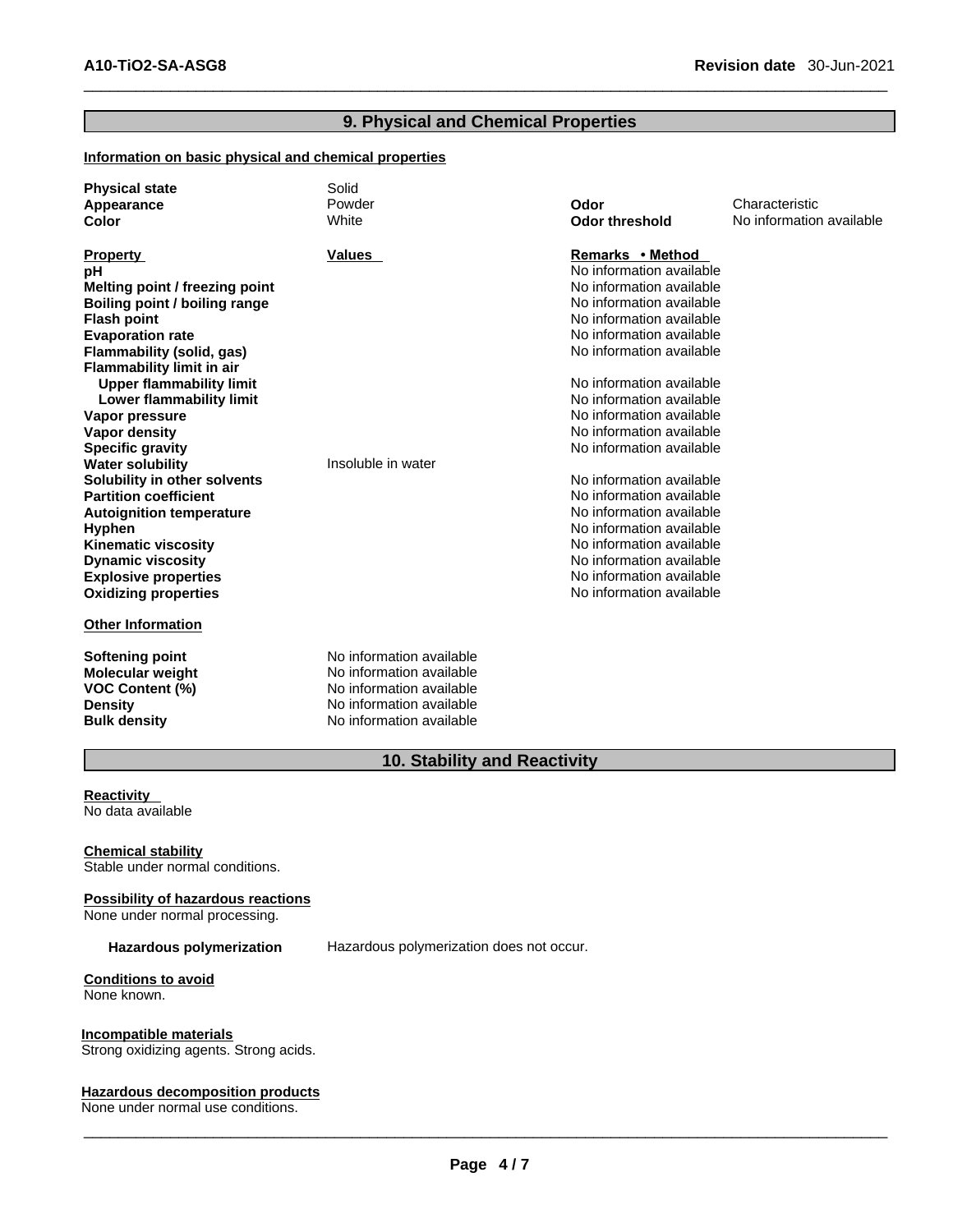### **11. Toxicological Information**

### **Information on likely routes of exposure**

#### **Product information**

| <b>Inhalation</b>   | No data available. |
|---------------------|--------------------|
| Eye contact         | No data available. |
| <b>Skin contact</b> | No data available. |
| Ingestion           | No data available. |

#### **Component Information**

| <b>Chemical name</b>    | Oral LD50              | Dermal LD50 | <b>Inhalation LC50</b>       |
|-------------------------|------------------------|-------------|------------------------------|
| <b>Titanium Dioxide</b> | Rat<br>10000 mg/kg     |             | $= 5.09$ ma/L<br>์ Rat ) 4 h |
| Aluminum Hvdroxide      | Rat<br>′  5000 mg/kg ح |             |                              |
| Stearoyl Glutamic Acid  | Rat.<br>$=$ 3 g/kg     |             |                              |

#### **Symptoms related to the physical, chemical and toxicological characteristics**

**Symptoms** No information available.

#### **Delayed and immediate effects as well as chronic effects from short and long-term exposure**

| <b>Skin corrosion/irritation</b>  | No information available.                                                                |
|-----------------------------------|------------------------------------------------------------------------------------------|
| Serious eye damage/eye irritation | No information available.                                                                |
| <b>Irritation</b>                 | No information available.                                                                |
| <b>Corrosivity</b>                | No information available.                                                                |
| <b>Sensitization</b>              | No information available.                                                                |
| Germ cell mutagenicity            | No information available.                                                                |
| Carcinogenicity                   | This product contains one or more substances which are classified by IARC as             |
|                                   | carcinogenic to humans (Group I), probably carcinogenic to humans (Group 2A) or possibly |
|                                   | carcinogenic to humans (Group 2B).                                                       |

| <u>Carcinous indications</u> (Oroup 2D). |              |             |     |                     |
|------------------------------------------|--------------|-------------|-----|---------------------|
| <b>Chemical name</b>                     | <b>ACGIF</b> | <b>IARC</b> | NTP | <b>SCLIA</b><br>∍п⊬ |
| <b>Titanium</b><br>. Dioxide             |              | Group 2B    |     |                     |

*IARC (International Agency for Research on Cancer)*

*Group 2B - Possibly Carcinogenic to Humans* 

*OSHA (Occupational Safety and Health Administration of the US Department of Labor)*

*X - Present* 

**Reproductive toxicity** No information available. **STOT** - **single exposure** No information available. **STOT** - **repeated exposure** No information available.<br> **Aspiration hazard** No information available. **Aspiration hazard** No information available.

### **12. Ecological Information**

### **Ecotoxicity**

None known

### **Persistence and degradability**

No information available.

**Bioaccumulation**

No information available.

**Other adverse effects** No information available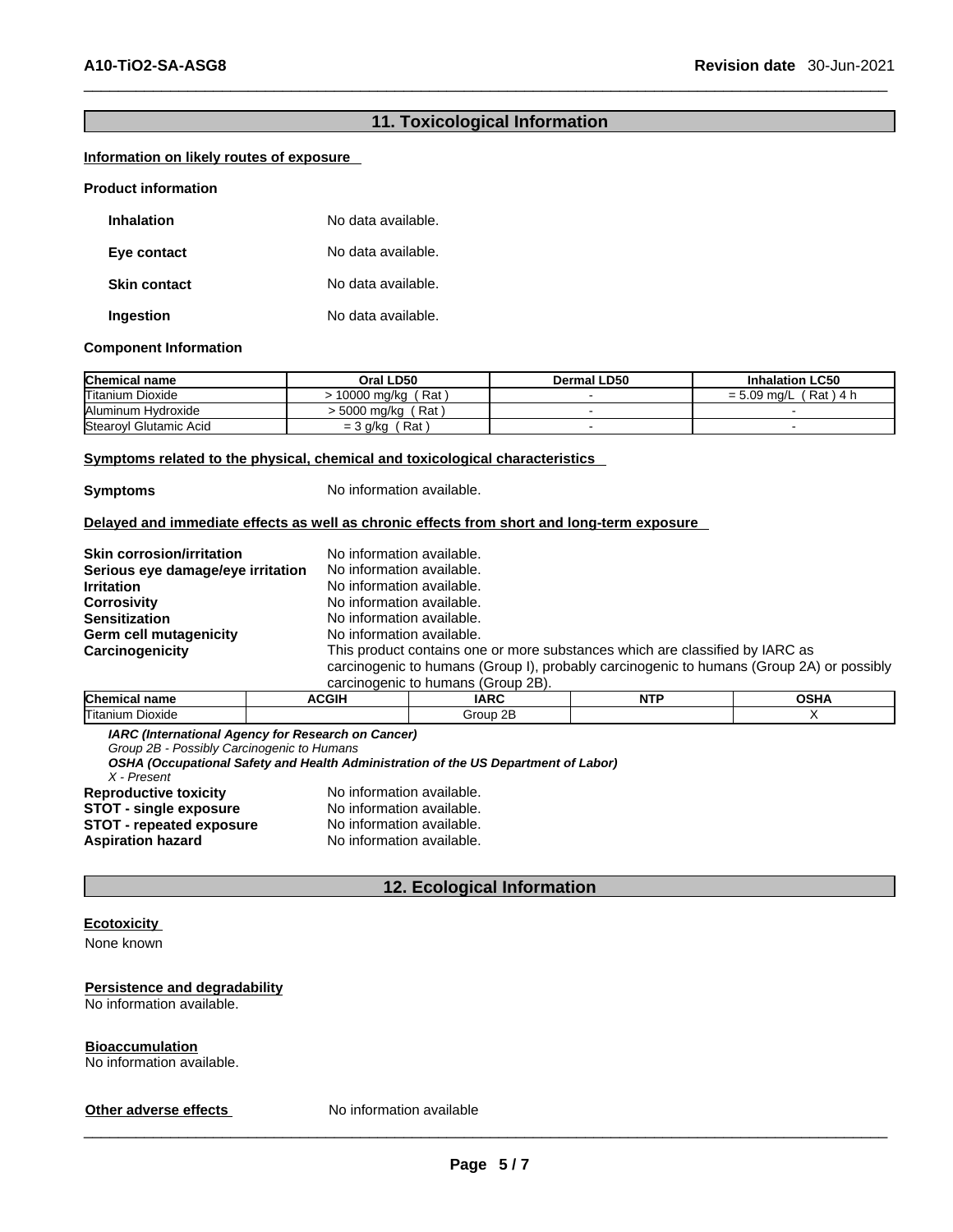### **13. Disposal Considerations**

#### **Waste treatment methods**

**Disposal of wastes** Disposal should be in accordance with applicable regional, national and local laws and regulations.

**Contaminated packaging** Disposal should be in accordance with applicable regional, national and local laws and regulations.

### **14. Transport Information**

| <b>DOT</b>  | Not regulated |
|-------------|---------------|
| ICAO (air)  | Not regulated |
| <b>IATA</b> | Not regulated |
| <b>IMDG</b> | Not regulated |
| <b>RID</b>  | Not regulated |
| ADR         | Not regulated |

### **15. Regulatory information**

| <b>International Inventories</b> |                |
|----------------------------------|----------------|
| <b>TSCA</b>                      | Complies       |
| <b>DSL/NDSL</b>                  | Not Determined |
| <b>EINECS/ELINCS</b>             | Complies       |
| <b>ENCS</b>                      | Complies       |
| <b>IECSC</b>                     | Complies       |
| <b>KECL</b>                      | Not Determined |
| <b>PICCS</b>                     | Complies       |
| <b>AICS</b>                      | Not Determined |

 **Legend:** 

**TSCA** - United States Toxic Substances Control Act Section 8(b) Inventory

**DSL/NDSL** - Canadian Domestic Substances List/Non-Domestic Substances List

 **EINECS/ELINCS** - European Inventory of Existing Chemical Substances/European List of Notified Chemical Substances

**ENCS** - Japan Existing and New Chemical Substances

**IECSC** - China Inventory of Existing Chemical Substances

**KECL** - Korean Existing and Evaluated Chemical Substances

**PICCS** - Philippines Inventory of Chemicals and Chemical Substances

**AICS** - Australian Inventory of Chemical Substances

### **US Federal Regulations**

### **SARA 313**

Section 313 of Title III of the Superfund Amendments and Reauthorization Act of 1986 (SARA). This product does not contain any chemicals which are subject to the reporting requirements of the Act and Title 40 of the Code of Federal Regulations, Part 372

| <b>SARA 311/312 Hazard Categories</b> |    |  |
|---------------------------------------|----|--|
| Acute health hazard                   | No |  |
|                                       |    |  |

| <b>Chronic Health Hazard</b>      | N٥ |  |
|-----------------------------------|----|--|
| Fire hazard                       | N٥ |  |
| Sudden release of pressure hazard | N٥ |  |
| <b>Reactive Hazard</b>            | N٥ |  |